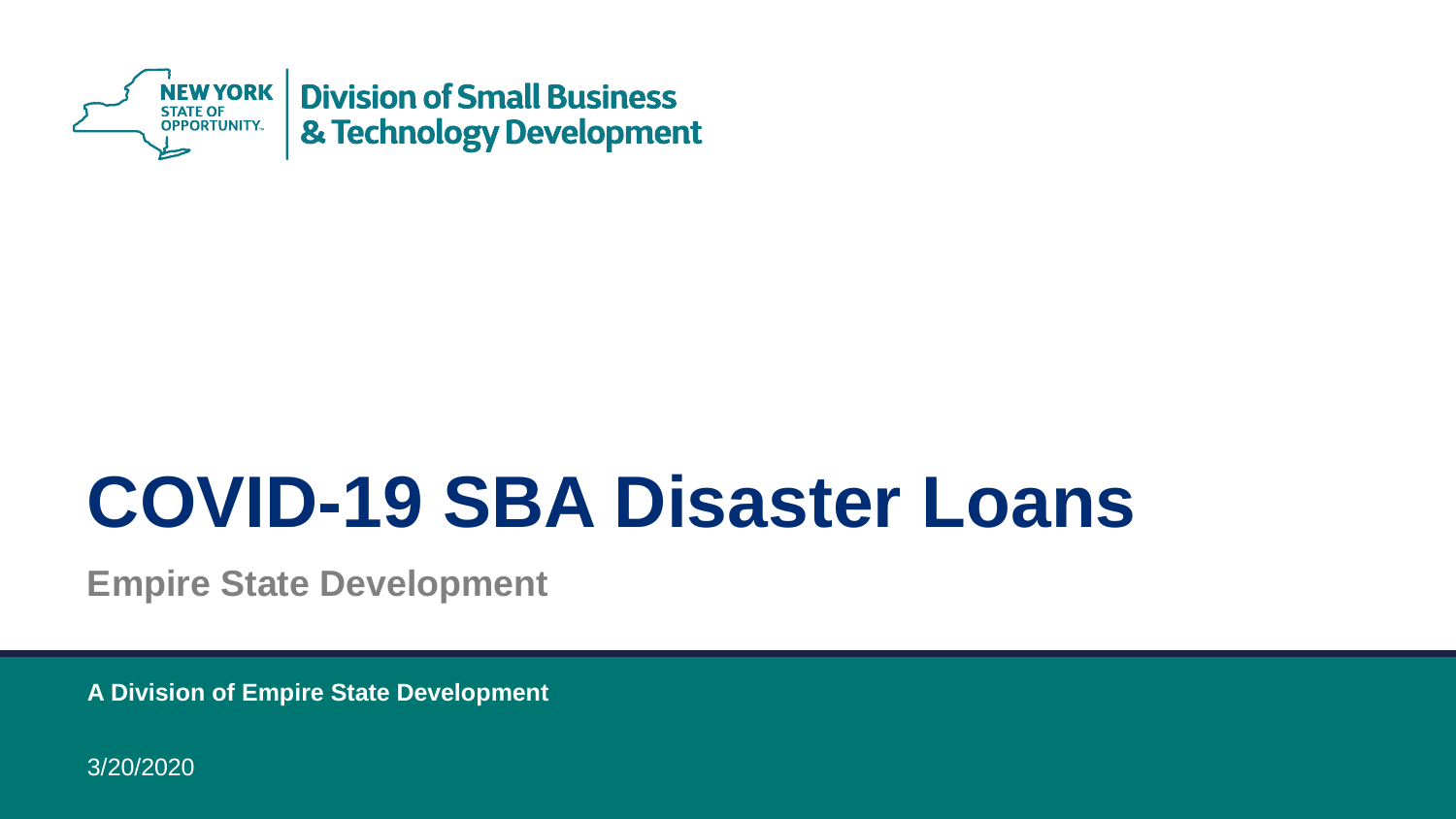## **Federal COVID-19 Disaster Declaration Makes Economic Injury Disaster Loans (EIDL) Available Due to the Coronavirus (COVID-19) Outbreak**

The U.S. Small Business Administration (SBA) is offering low-interest federal disaster loans for **working capital to small businesses suffering substantial economic injury** as a result of the Coronavirus (COVID-19) throughout New York State.



**SBA's Economic Injury Disaster Loans (or working capital loans) are available to small businesses, small agricultural cooperatives, small aquaculture businesses and most private non-profit organizations**.

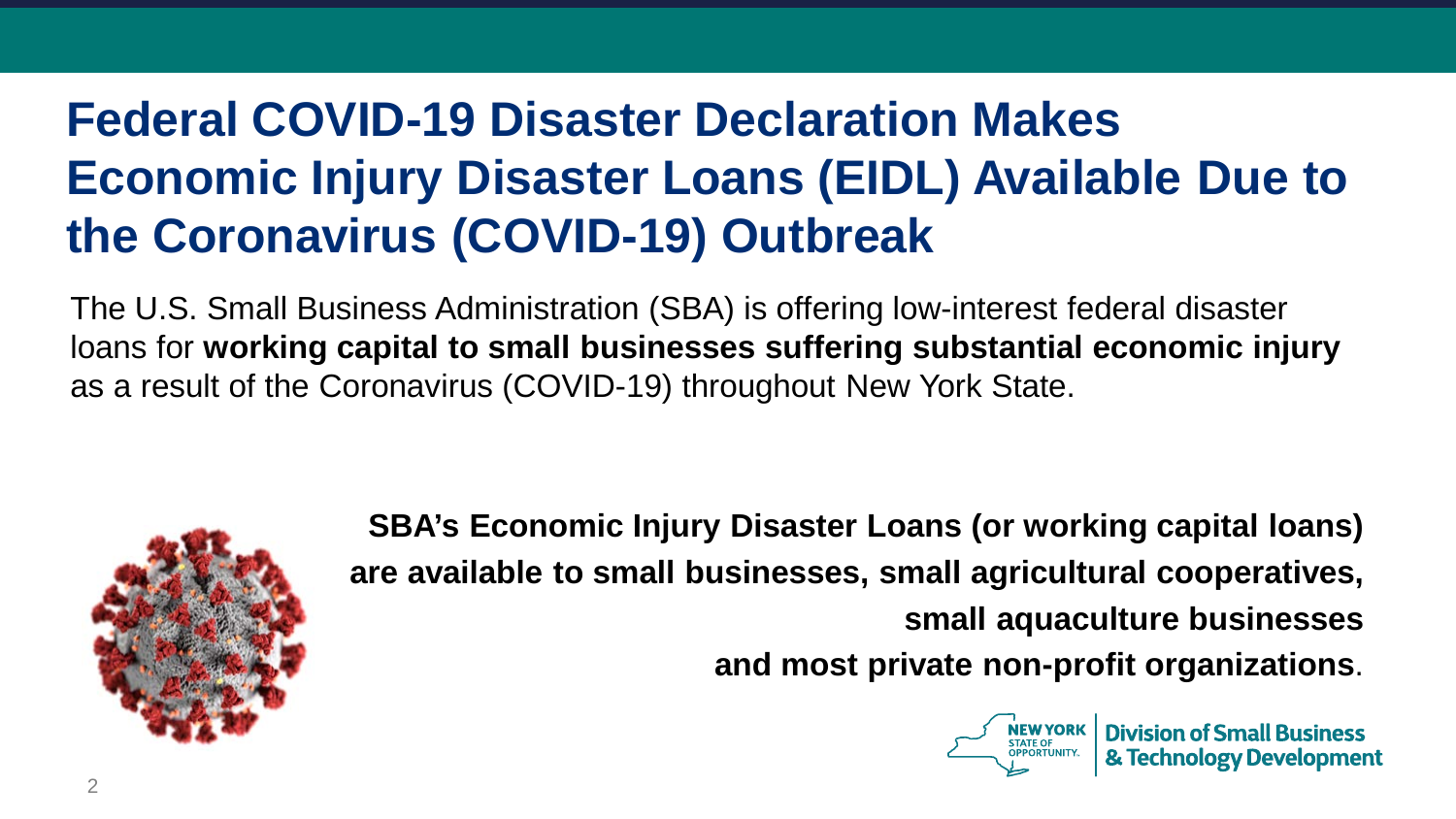# **Economic Injury Disaster Loan Basics**

*How much can I borrow?*

- Eligible entities may qualify for loans **up to \$2 million**.
- The interest rates are **3.75%** for small businesses and 2.75% for nonprofit organizations.
- Terms **up to 30 years**.
- **Eligibility** for these working capital loans are **based on the size** (must be a small business) **and type of business and its financial resources**.

#### *How can I use the loan funds?*

• These working capital loans may be used to pay **fixed debts, payroll, accounts payable, and other bills that could have been paid had the disaster not occurred**. The loans are not intended to replace lost sales or profits or for expansion.

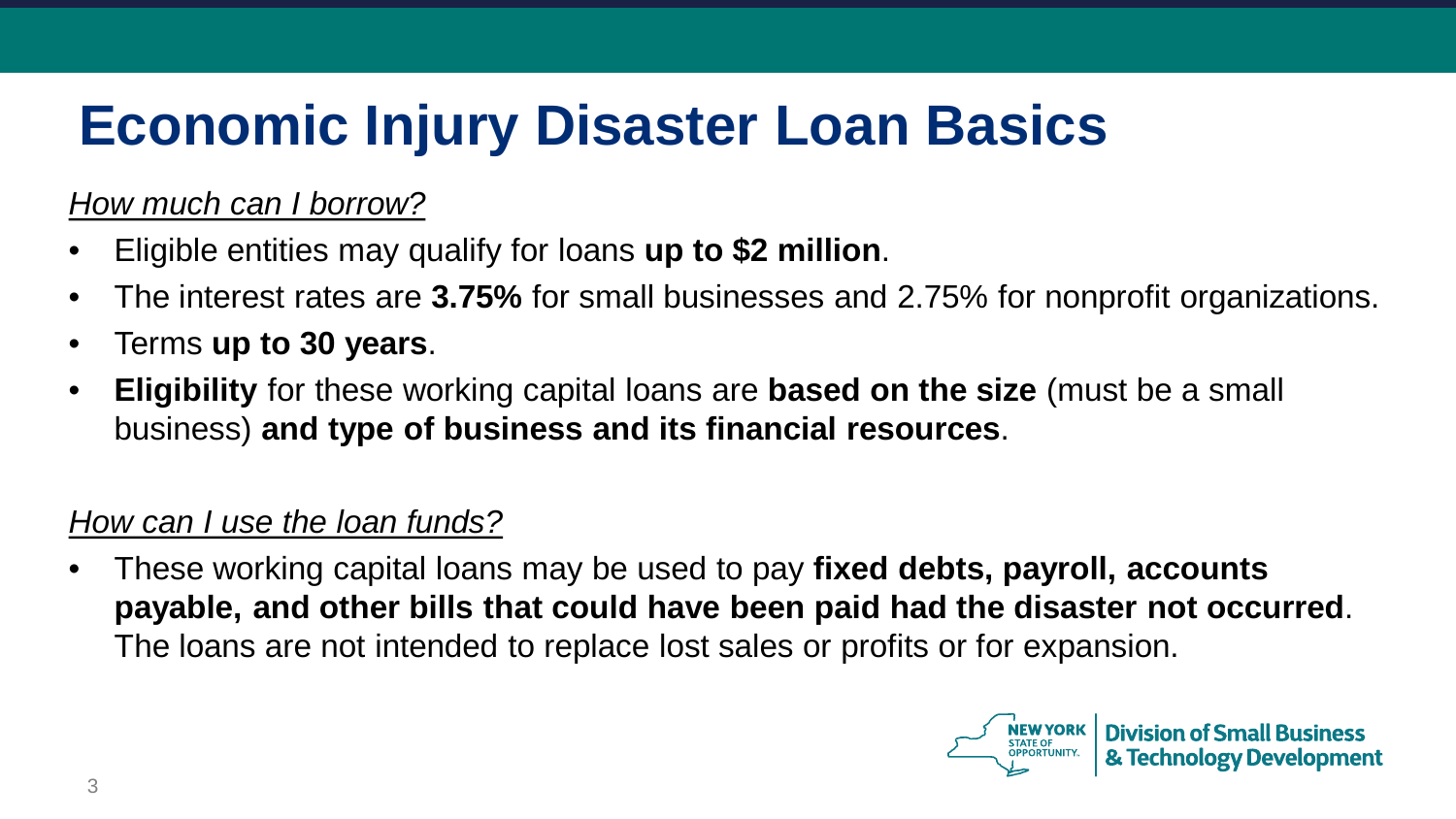### **Economic Injury Disaster Loan Basics - Continued**

*What businesses are eligible to apply? (Disaster - NY-00197 effective 1/31/2020)*

- **Businesses directly affected by the disaster**
- **Businesses that offer services directly related to the businesses in the declaration**
- **Other businesses indirectly related the industry that are likely to be harmed by losses in their community**

*(Example: Manufacturer of product may be eligible as well as the wholesaler and retailer of the product.)*

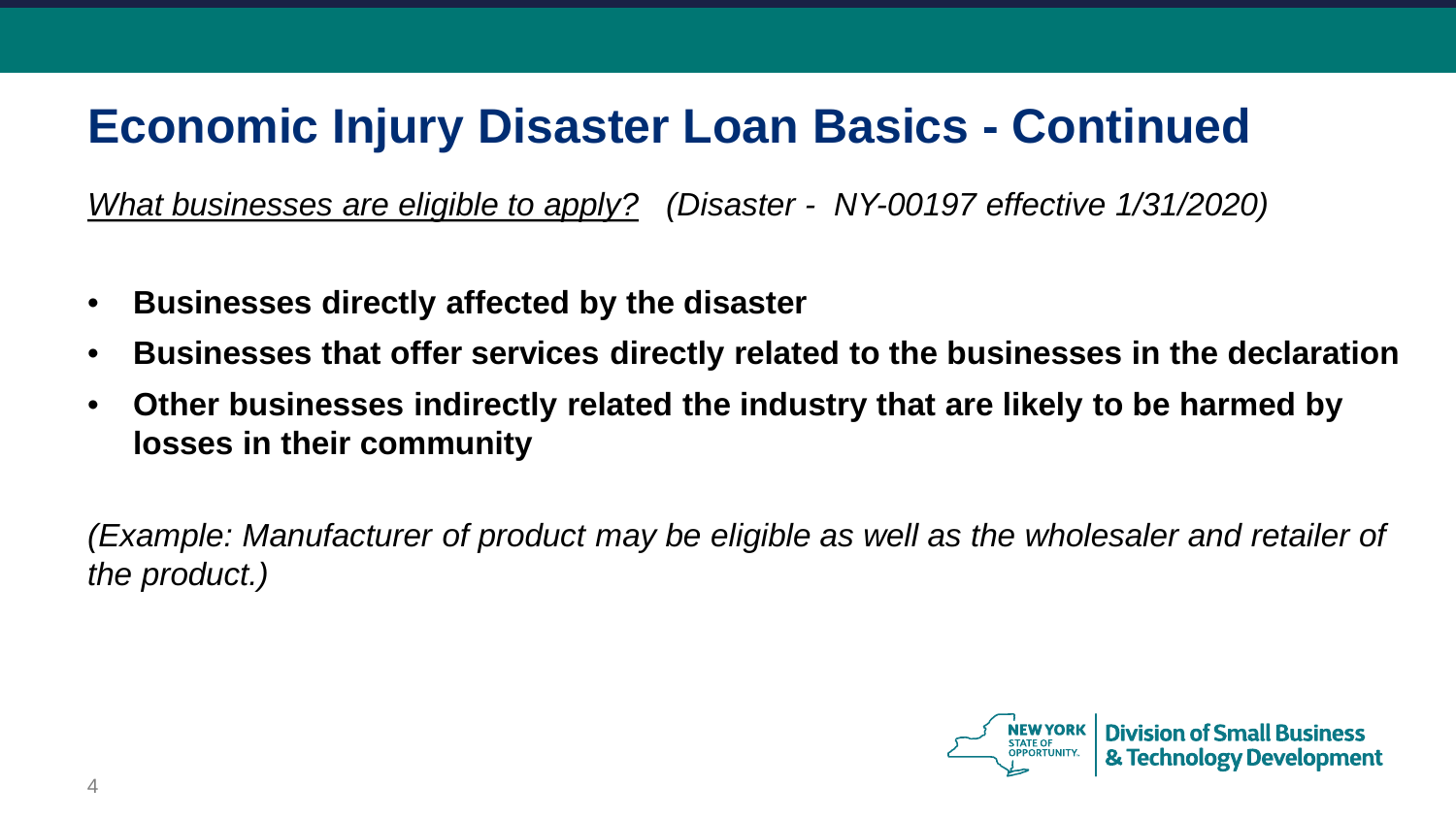### **Economic Injury Disaster Loan Basics - Continued**

#### *What kinds of small businesses can apply?*

• Examples of eligible industries **include but are not limited to:** Hotels, recreational facilities, charter boats, manufacturers, sports vendors, owners of rental property, restaurants, retailers, souvenir shops, travel agencies, and wholesalers.

#### *What other criteria is involved?*

- The applicant business must have a **physical presence in the declared disaster area**.
- An applicant's economic presence alone in a declared area does not meet this requirement.
- The physical presence must be tangible and significant.
- Merely having a P.O. Box in the disaster area *would not qualify as a physical presence*.

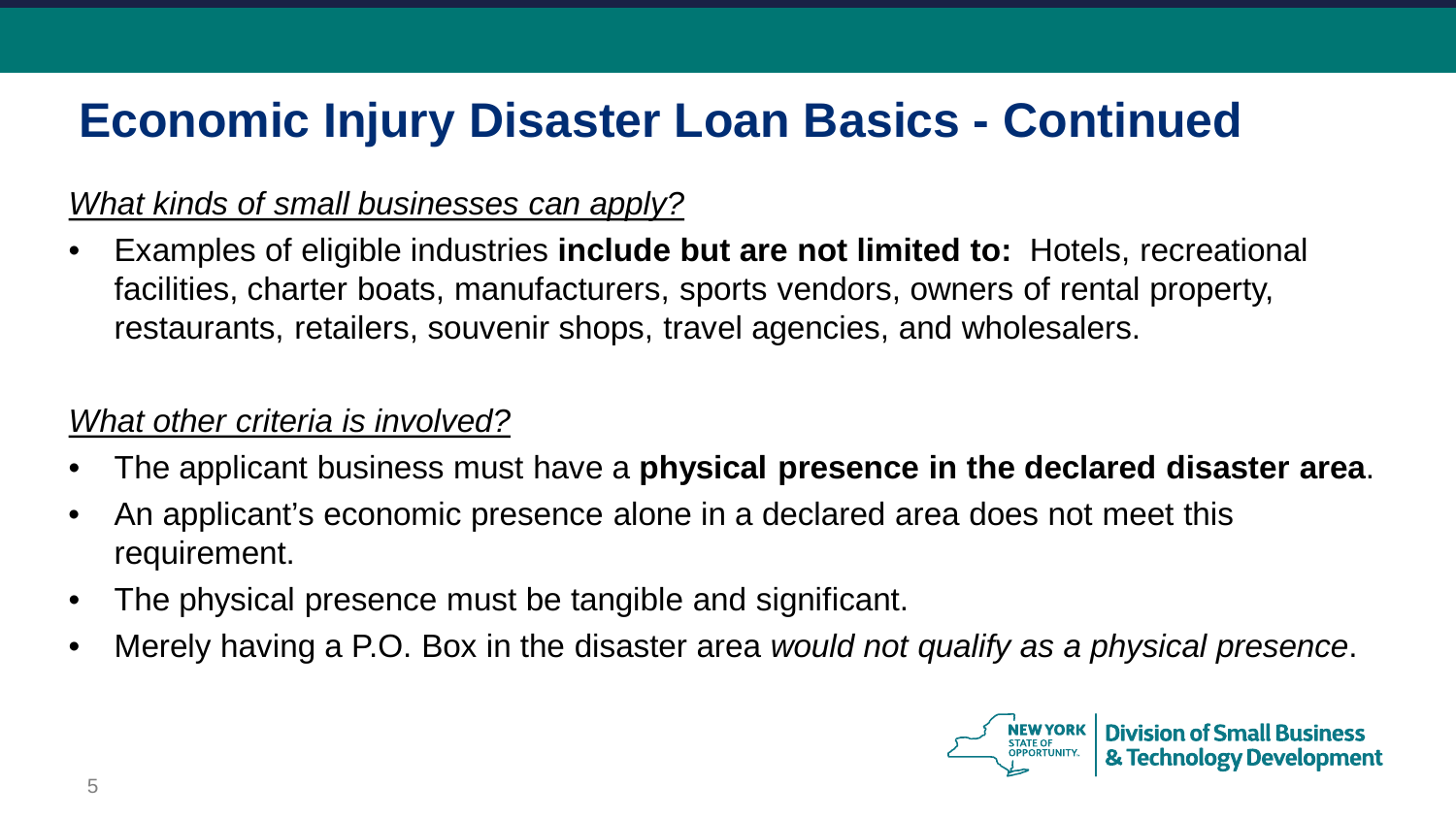## **What are the collateral requirements?**

- Economic Injury Disaster **Loans over \$25,000 require collateral.**
- **SBA takes real estate as collateral when it is available.**
- SBA **will not decline a loan for lack of collateral** but requires borrowers to pledge what is available.

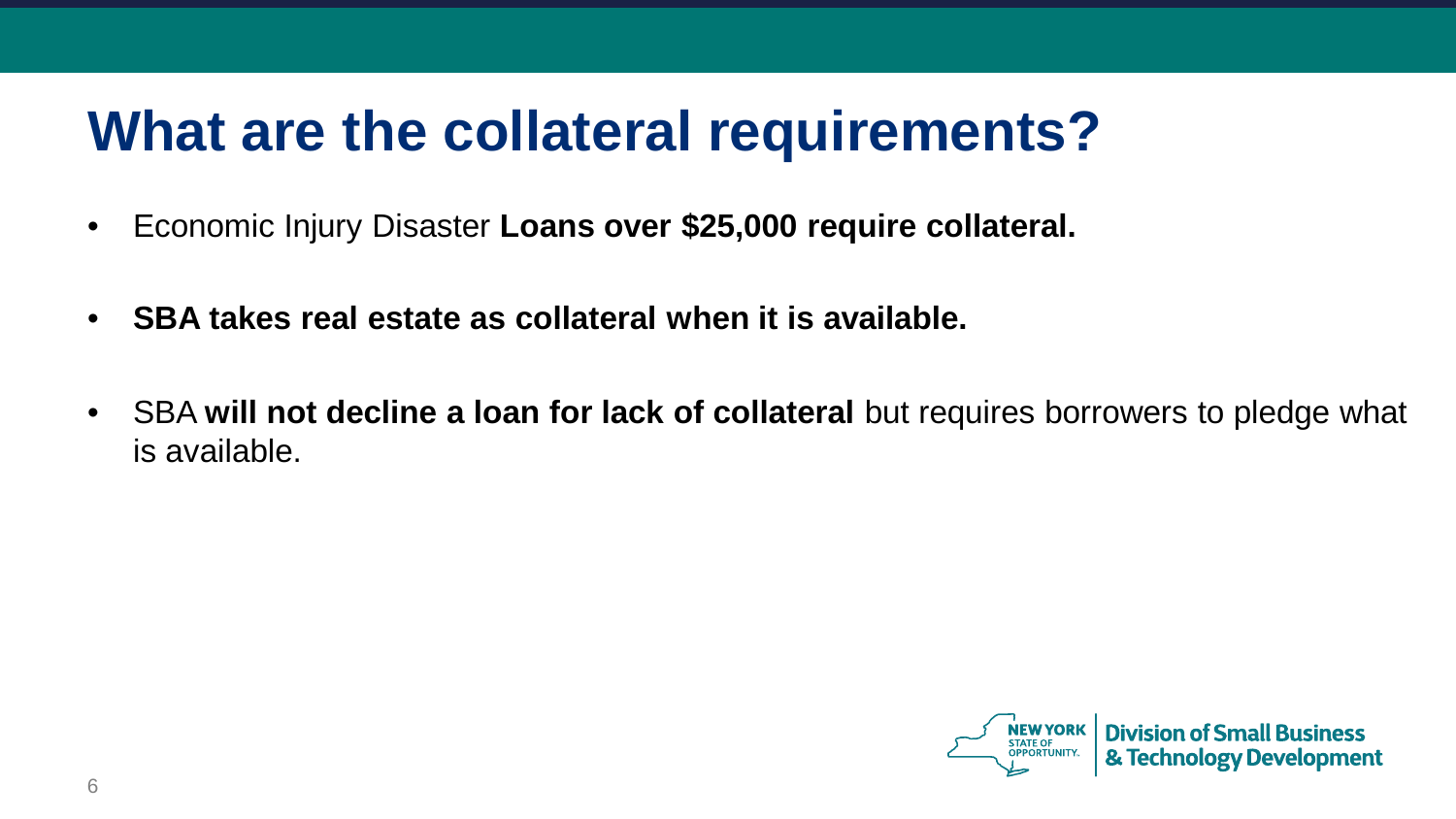### **Ineligible Entities for Economic Injury Disaster Loans**

*What are some of the businesses that are ineligible for an Economic Injury Disaster Loans?*

- **Agricultural Enterprises**  If the primary activity of the business (including its affiliates) is as defined in Section 18(b)(1) of the Small Business Act, neither the business nor its affiliates are eligible for EIDL assistance.
- **Religious Organizations**
- **Charitable Organizations**
- **Gambling Concerns** (Ex: Concerns that derive more that 1/3 of their annual gross revenue from legal gambling activities)
- **Casinos & Racetracks** (Ex: Businesses whose purpose for being is gambling (e.g., casinos, racetracks, poker parlors, etc.) are not eligible for EIDL assistance regardless of 1/3 criteria above.

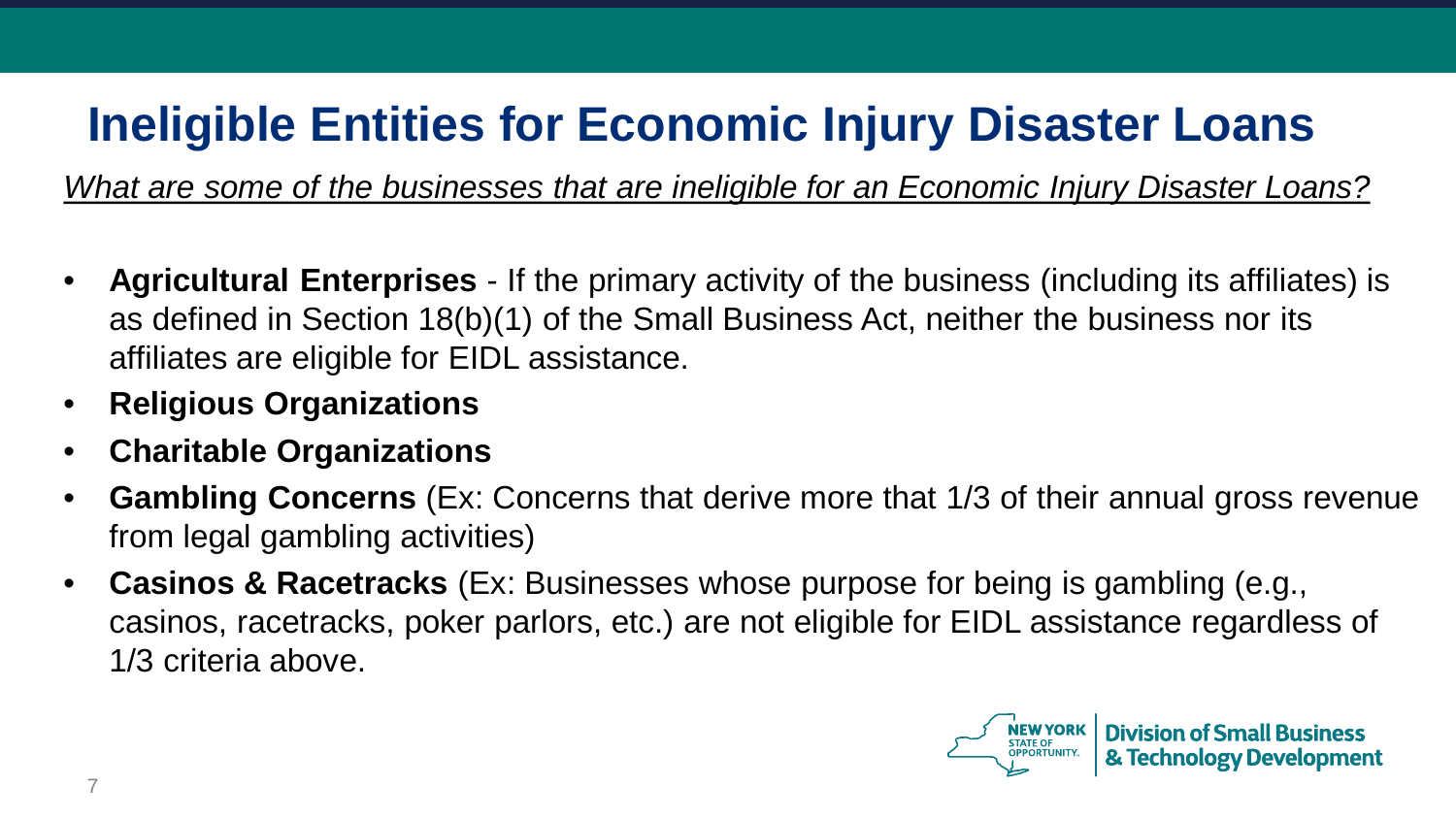# **How to Apply**



- Applicants may **apply online** using the Electronic Loan Application (ELA) via SBA's secure website at https://disasterloan.sba.gov/ela.
- Paper loan applications can be downloaded from www.sba.gov/disaster. Completed applications should be mailed to: U.S. Small Business Administration, Processing and Disbursement Center, 14925 Kingsport Road, Fort Worth, TX 76155.
- Disaster loan information and application forms may also be obtained by calling the **SBA's Customer Service Center at 800-659-2955** (800-877-8339 for the deaf and hard-of-hearing) or by sending an email to disastercustomerservice@sba.gov.

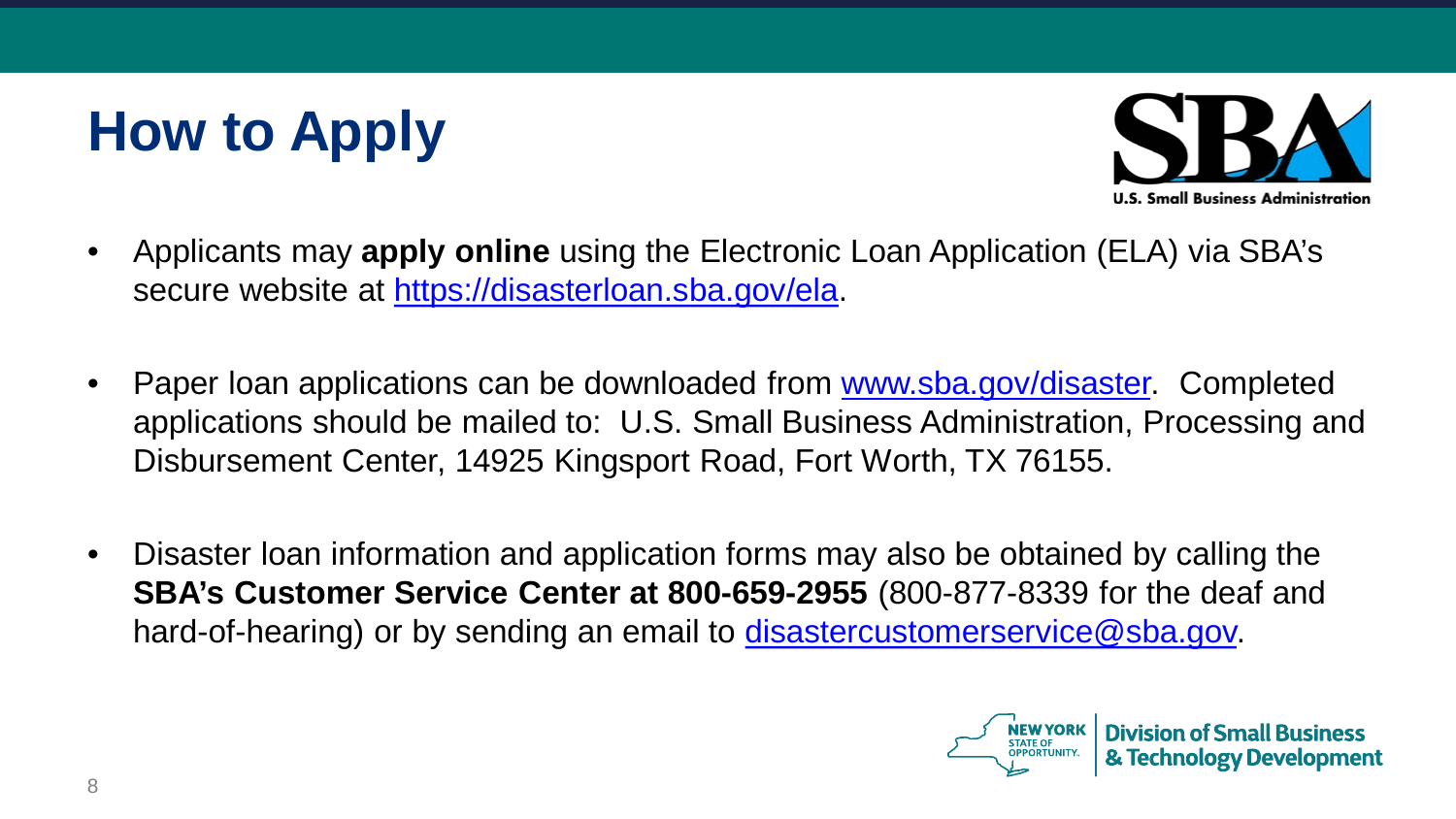## **Basic Filing Requirements**

- **Completed SBA loan application** (SBA Form 5 or 5C)
- **Tax Information Authorization** (IRS Form 4506T) for the applicant, principals and affiliates (see instructions on form, must be signed).
- Complete copies of the **most recent Federal Income Tax Return**.
- **Schedule of Liabilities** (SBA Form 2202).
- **Personal Financial Statement** (SBA Form 413).
- Other Information may also be requested.

#### **Although a paper application and forms are acceptable, filing electronically is easier, faster and more accurate.**



|                                                            | <b>U.S. Small Business Administration</b><br>DISASTER BUSINESS LOAN APPLICATION                                    |                                  | <b>CEL STAT</b>             |
|------------------------------------------------------------|--------------------------------------------------------------------------------------------------------------------|----------------------------------|-----------------------------|
| FOR SIX AVERAGE LISE OVER                                  |                                                                                                                    |                                  | $y_0$ =                     |
| ÷                                                          | Filing Deadline Date                                                                                               |                                  |                             |
| <b>Got Render</b>                                          | <b>Fisiko Cauchine Cults</b>                                                                                       |                                  |                             |
| w                                                          | <b>SILA Justicalist Number</b>                                                                                     |                                  |                             |
| <b>VS FOR</b>                                              |                                                                                                                    |                                  |                             |
| Alge - instrals tune of demage                             | Military Seservint EIDL (MREIDL)                                                                                   |                                  |                             |
| <b>Business Contacts</b><br>m                              | ADMINIA PA REGIME<br>* Name of Expertise Employee                                                                  |                                  |                             |
|                                                            |                                                                                                                    |                                  |                             |
| ary (IDDS)                                                 | "Engineer's Doctet Denvis Norman -<br>APORTER TION OR DOCUMENTATION REQUESTED IN THE ATTACHED FILMIN REQUIREMENTS. |                                  |                             |
| Inschritten Ma gov/sta' Off send completed applications to | ministration, Processing and Disbursement Center, 14920 Worgsport Riced, Fort Morth, Texas 76155.                  |                                  |                             |
| TFC  "Suite Progetekara altoutd complete form DC           |                                                                                                                    |                                  |                             |
| <b>Carated Packwridge</b>                                  | Linded Listally Every                                                                                              |                                  |                             |
| Norgeoff Organization                                      | Touri                                                                                                              | $\Box$ Obst                      |                             |
| AL NAME                                                    | 4. FEDERAL E.I.N. (Facebooker)                                                                                     |                                  |                             |
|                                                            |                                                                                                                    |                                  |                             |
| <b>Recent Prote legal name</b>                             | 4. BUSINESS PHONE MUMBER (minding you cold)                                                                        |                                  |                             |
|                                                            |                                                                                                                    |                                  |                             |
|                                                            |                                                                                                                    |                                  |                             |
| CL book<br>$\Box$ means<br><b>Mon-Bar</b><br>নে            | $\sim$<br><b>There</b><br>$-$                                                                                      | $-$                              |                             |
|                                                            |                                                                                                                    |                                  | m                           |
| <b>KTY ADDRESSES</b>                                       |                                                                                                                    |                                  | <b>BUSINESS PROPERTY IS</b> |
| share additional shares                                    | T Sans as mains attitude                                                                                           |                                  | FT meat FT raised           |
| ञ                                                          |                                                                                                                    | ≂                                | स्टब                        |
| MES OF THE IMPANDIALIS) TO CONTACT FOR                     |                                                                                                                    |                                  |                             |
| dealer insector                                            | Information excessure to process the Auplication                                                                   |                                  |                             |
|                                                            | <b>Station</b>                                                                                                     |                                  |                             |
|                                                            | Telephone Number                                                                                                   |                                  |                             |
| O CONTACT YOU                                              |                                                                                                                    |                                  |                             |
|                                                            | $1$ fine                                                                                                           |                                  |                             |
|                                                            | $\Box$ One                                                                                                         |                                  |                             |
|                                                            | 12. NUMBER OF EMPLOYEES (pre-disaster)                                                                             |                                  |                             |
| NIMBER<br>14. CLINDENT MAINA/MINENT SINCE                  |                                                                                                                    |                                  |                             |
| <b>AUDITORS</b><br><b>C</b> furthern                       |                                                                                                                    | <b><i><u>Instruments</u></i></b> |                             |
| <b>Barnet</b><br>Machinery & Equipment                     | Lagerhold Improvements                                                                                             |                                  |                             |
| <b>IGE OF ARC</b>                                          |                                                                                                                    |                                  |                             |
| official additional showing (1)                            | Coverage Futer                                                                                                     |                                  |                             |
| and Agent                                                  |                                                                                                                    |                                  |                             |
| anne ilusent                                               | <b>Palm Number</b>                                                                                                 |                                  |                             |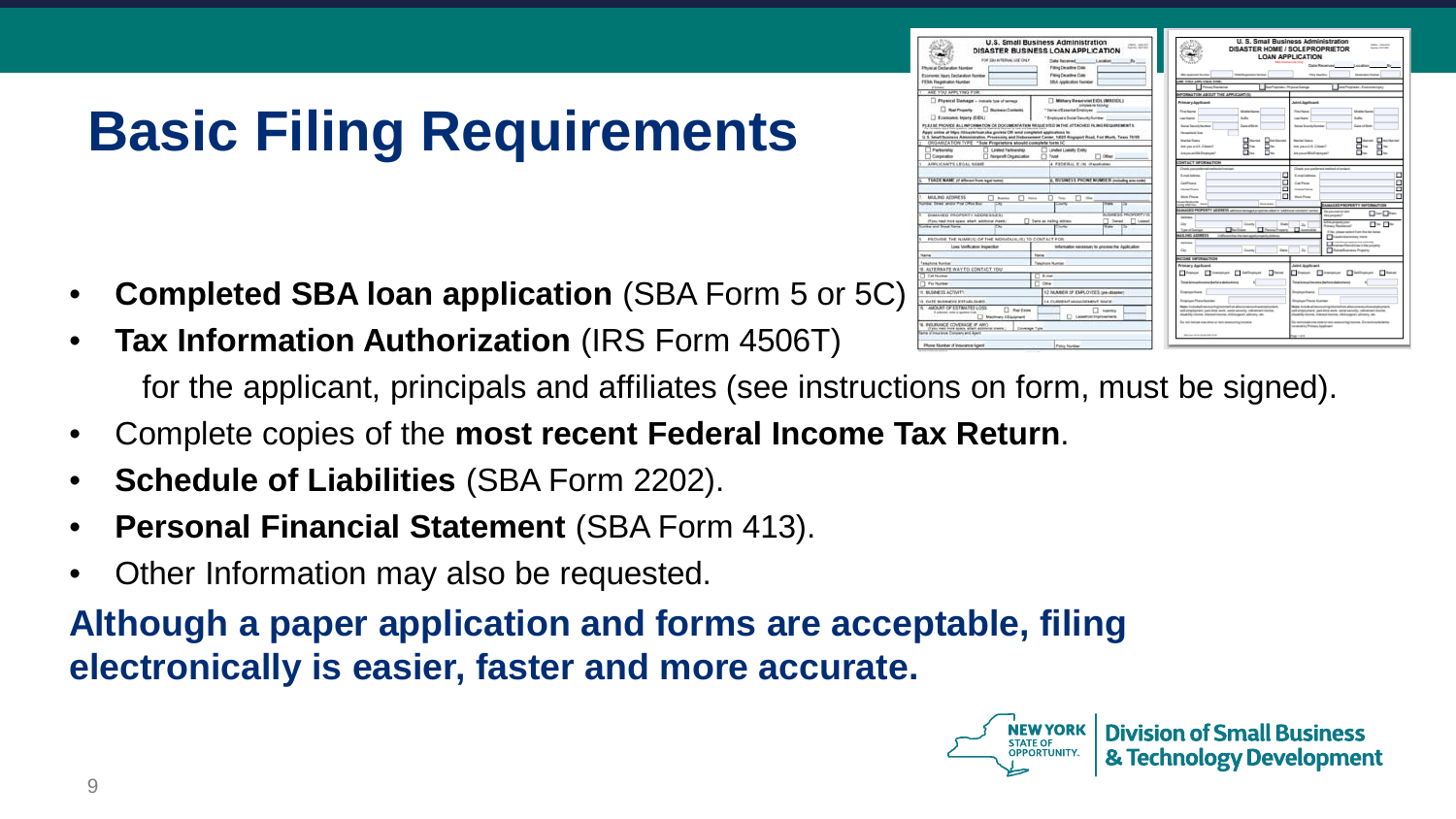## **Additional Filing Requirements**

*Other information that may be requested:*

- **II.S. Small Business Administrative**
- **Complete copy, including all schedules, of the most recent Federal income tax return for principals, general partners or managing member, and affiliates**  (see filing requirements for more information).
- If the most recent Federal income tax return has not been filed, a **year-end profit-andloss statement** and **balance sheet** for that tax year.
- A **current year-to-date profit-and-loss statement**.
- Additional Filing Requirements (**SBA Form 1368**) providing monthly sales figures. (especially important for Economic Injury Disaster Loans like these)

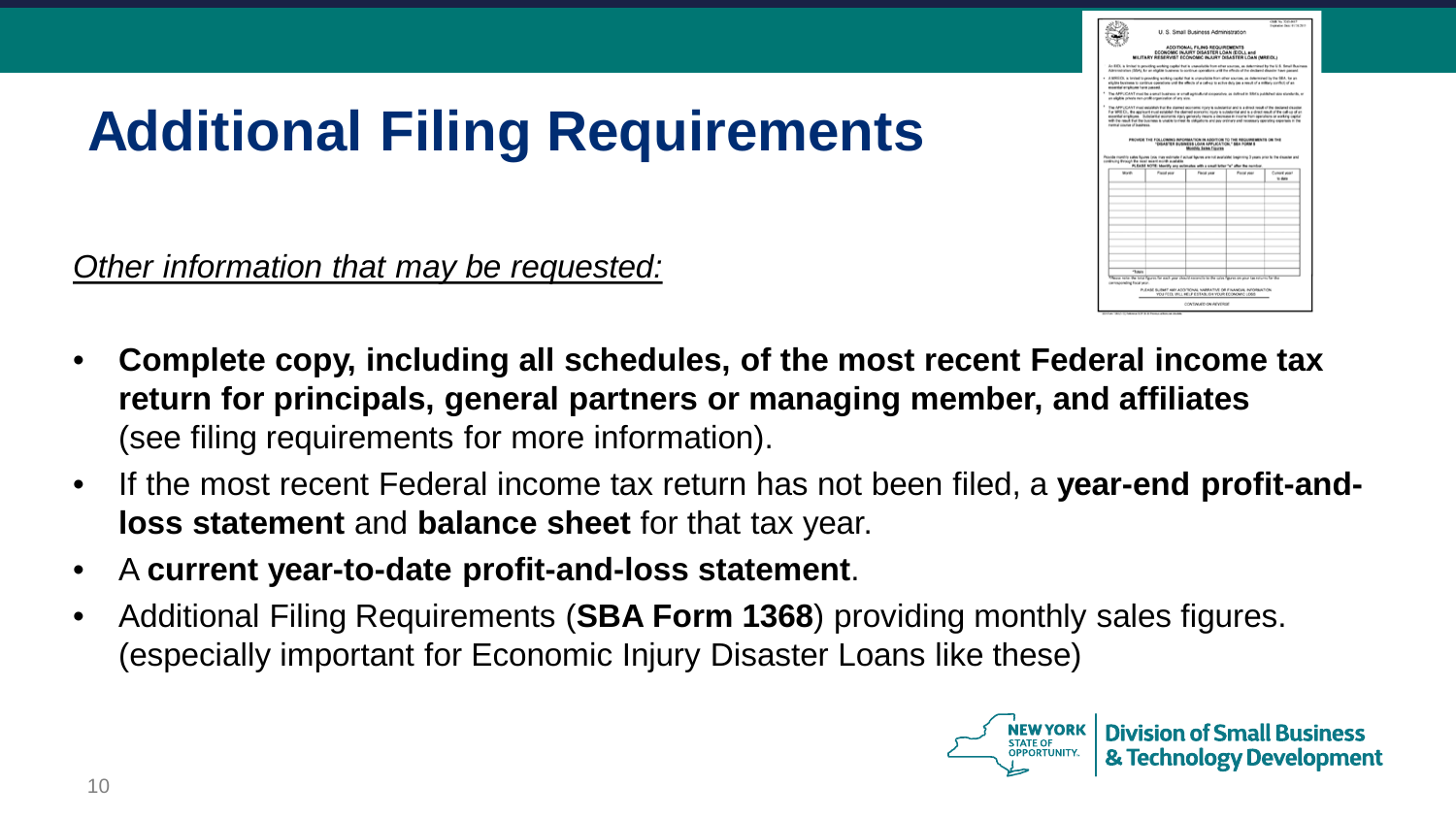## **Submit Your Application As Soon As Possible**

- **Recheck the filing requirements** to ensure that all the needed information is submitted.
- **The biggest reason for delays in processing is due to missing information.** Make sure to complete all filing requirements before submitting the application and forms.
- **If more funds are needed**, applicants can submit supporting documents and a request for an increase. If less funds are needed, applicants can request a reduction in the loan amount.
- If the loan request is denied, the applicant will be given up to six months in which to provide new information and submit a written request for reconsideration.



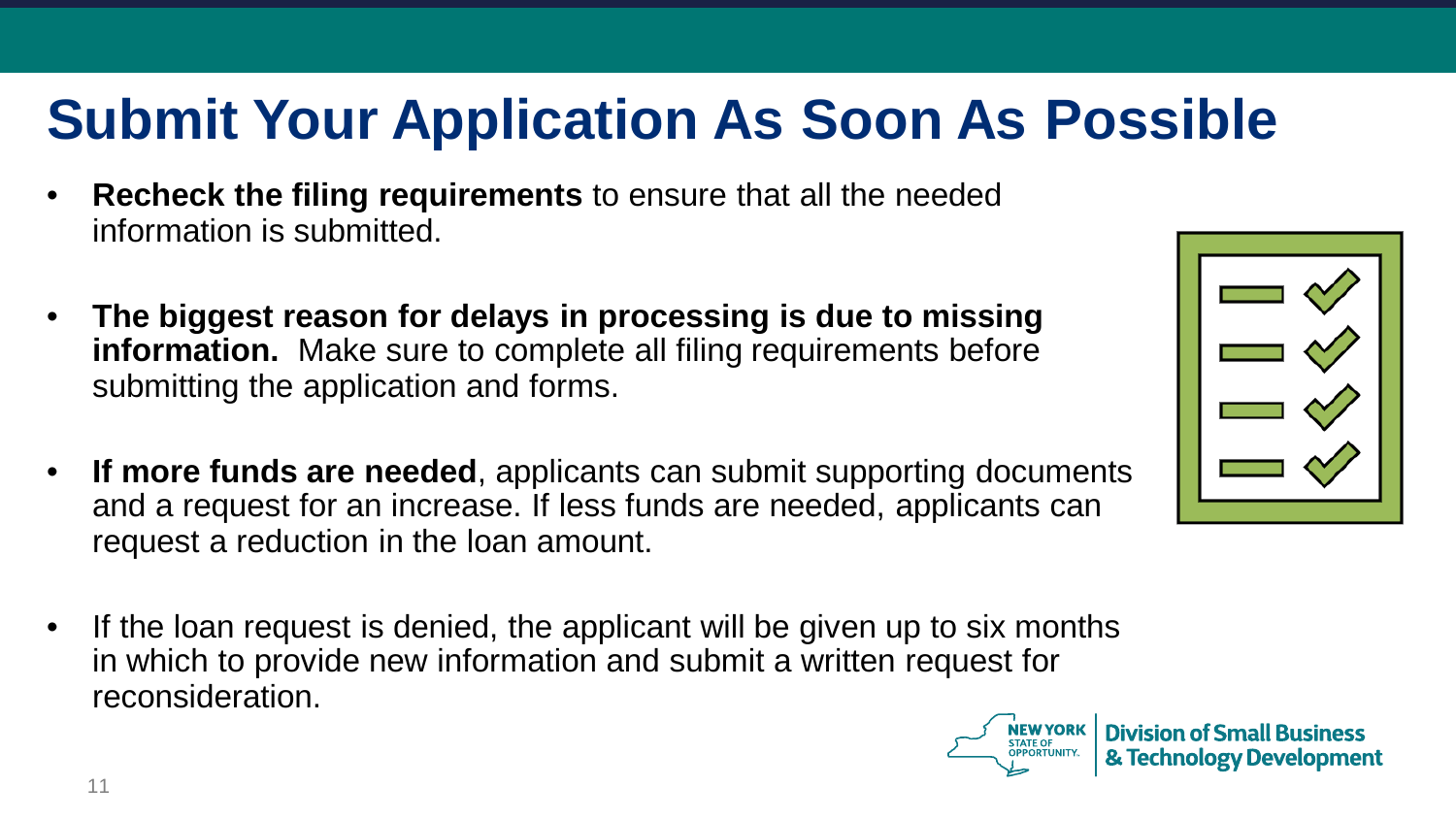## **Free Assistance**

Free assistance with reconstructing financial records, preparing financial statements and submitting the loan application is available from :

SBA Small Business Development Centers (SBDC): http://nysbdc.org/appointment.html

Entrepreneurship Assistance Centers (EAC): Please see next slide

ESD Small Business Division: https://esd.ny.gov/doing-business-ny/small-business-hub

For the SBA nearest office, visit: https://www.sba.gov/local-assistance

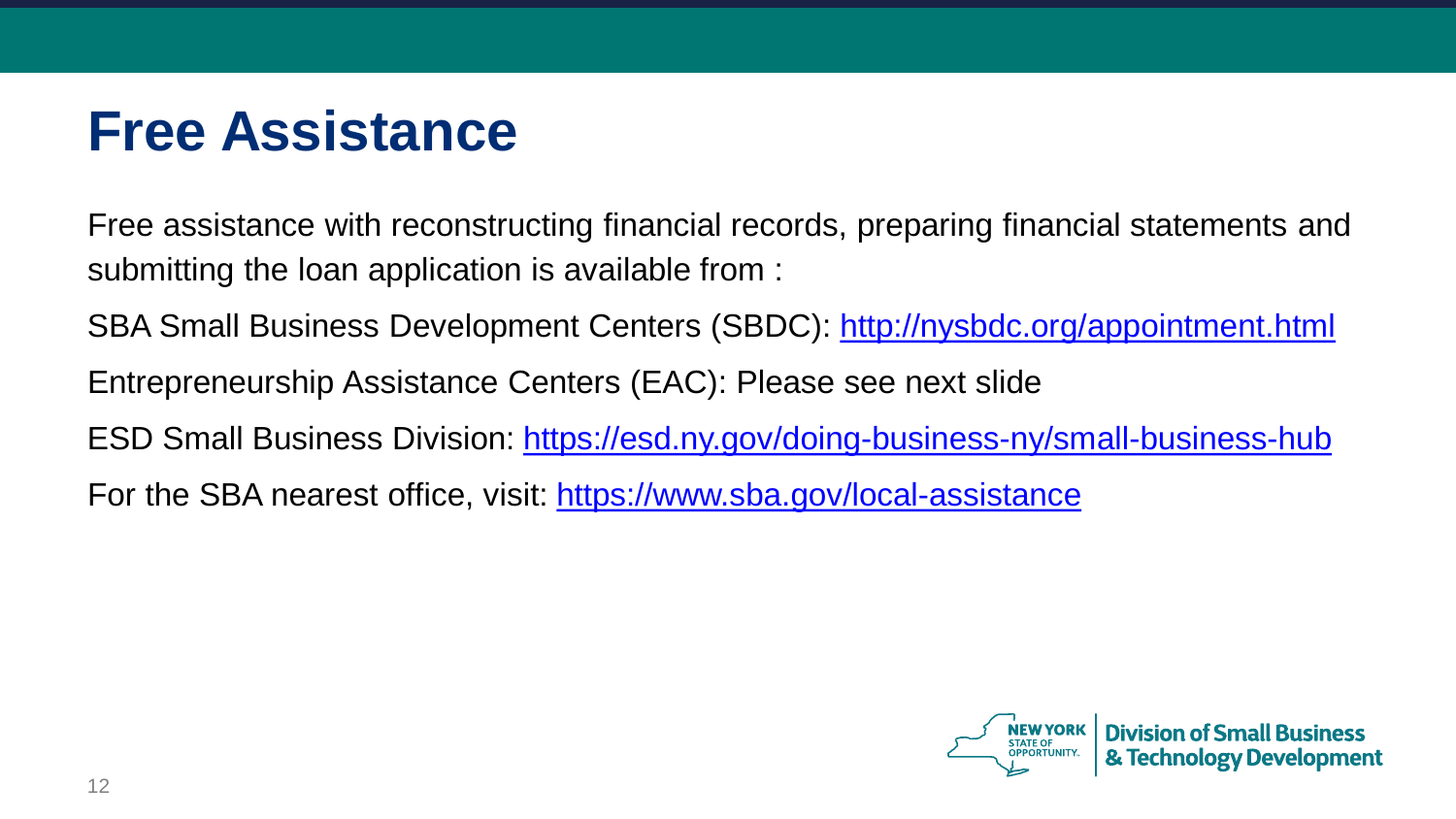#### **Entrepreneurship Assistance Centers Contact Information**

| ENTREPRENUERSHIP ASSISTANCE CENTERS |                                                |                               |                                                                                         |                                                                                                             |  |  |  |  |  |
|-------------------------------------|------------------------------------------------|-------------------------------|-----------------------------------------------------------------------------------------|-------------------------------------------------------------------------------------------------------------|--|--|--|--|--|
| PHONE                               | EXT                                            | <b>EMAIL</b>                  | Website                                                                                 | <b>REGION</b>                                                                                               |  |  |  |  |  |
| (585) 268-7605                      |                                                | rlananger@accordcorp.org      | accordcorp.org                                                                          | <b>WESTERN NY</b>                                                                                           |  |  |  |  |  |
| 518-891-5523                        |                                                | info@aedconline.com           | aedconline.com                                                                          | NORTH COUNTRY                                                                                               |  |  |  |  |  |
|                                     |                                                |                               |                                                                                         |                                                                                                             |  |  |  |  |  |
| 607-777-4022                        |                                                | kanukda@sunybroome.edu        | https://mycollege.sunybroome.edu/web/www/eap                                            | Southern Tier                                                                                               |  |  |  |  |  |
| (718) 205-3773                      |                                                | queens@bocnet.org             | bocnet.org                                                                              | <b>NYC</b>                                                                                                  |  |  |  |  |  |
| (718) 636-6900                      |                                                | bhandal@restorationplaza.org  | restorationplaza.org                                                                    | <b>NYC</b>                                                                                                  |  |  |  |  |  |
| 315 733 9848                        |                                                | Lainoleo@aol.com              | nywbc.org                                                                               | Mohawk Valley                                                                                               |  |  |  |  |  |
| (718) 226-0436                      |                                                | smallbiz@camba.org            | camba.org                                                                               | <b>NYC</b>                                                                                                  |  |  |  |  |  |
| (212) 571-1698                      |                                                | info@cmpny.org                | cmpny.org                                                                               | <b>NYC</b>                                                                                                  |  |  |  |  |  |
| (518) 431-1400                      |                                                | info@capitalregionchamber.com | capitalregionchamber.com                                                                | CAPITAL                                                                                                     |  |  |  |  |  |
| email preferred                     |                                                | incubator@hotbreadkitchen.org | hotbreadkitchen.org                                                                     | <b>NYC</b>                                                                                                  |  |  |  |  |  |
| 516-463-4069                        |                                                | Laura.j.fetter@hofstra.edu    | hofstra.edu                                                                             | LONG ISLAND                                                                                                 |  |  |  |  |  |
| (716) 880-3288                      |                                                | empirestateeap@gmail.com      | iaal.org                                                                                | <b>WESTERN NY</b>                                                                                           |  |  |  |  |  |
| 607-249-6193                        |                                                | empirestateeap@gmail.com      | iaal.org                                                                                | <b>FINGER LAKES</b>                                                                                         |  |  |  |  |  |
| (718) 385-6700                      |                                                | info@ldceny.org               | Idceny.org                                                                              | <b>NYC</b>                                                                                                  |  |  |  |  |  |
| (718) 263-0546                      |                                                | info@queensny.org             | queensny.org                                                                            | <b>NYC</b>                                                                                                  |  |  |  |  |  |
| (212) 964-6022                      |                                                | info@renaissance-ny.org       | renaissance-ny.org                                                                      | <b>NYC</b>                                                                                                  |  |  |  |  |  |
|                                     |                                                |                               |                                                                                         |                                                                                                             |  |  |  |  |  |
|                                     |                                                |                               | https://www.sunysuffolk.edu/explore-academics/workforce-                                |                                                                                                             |  |  |  |  |  |
|                                     |                                                |                               |                                                                                         | LONG ISLAND                                                                                                 |  |  |  |  |  |
|                                     |                                                |                               |                                                                                         | <b>NYC</b>                                                                                                  |  |  |  |  |  |
|                                     |                                                | sbrennan@syr.edu              |                                                                                         | CENTRAL                                                                                                     |  |  |  |  |  |
| (585) 325-6530                      |                                                |                               | ulr.org                                                                                 | <b>FINGER LAKES</b>                                                                                         |  |  |  |  |  |
| 845-393-6432                        |                                                | cmarsh-croll@wedcbiz.org      |                                                                                         | MID-HUDSON                                                                                                  |  |  |  |  |  |
| (914) 948-6098                      |                                                |                               | wedcbiz.org                                                                             | <b>WESTCHESTER</b>                                                                                          |  |  |  |  |  |
| 212-795-1600                        |                                                | info@whidc.org                | whidc.org                                                                               | <b>NYC</b>                                                                                                  |  |  |  |  |  |
|                                     | 631-851-6214<br>718-292-3113<br>(315) 443-8466 |                               | EAPCenter@sunysuffolk.edu<br>info@sobro.org<br>3003 info@ulr.org<br>12 info@wedcbiz.org | training/entrepreneurial-assistance-center/index.jsp<br>sobro.org<br>southsideinnovation.org<br>wedcbiz.org |  |  |  |  |  |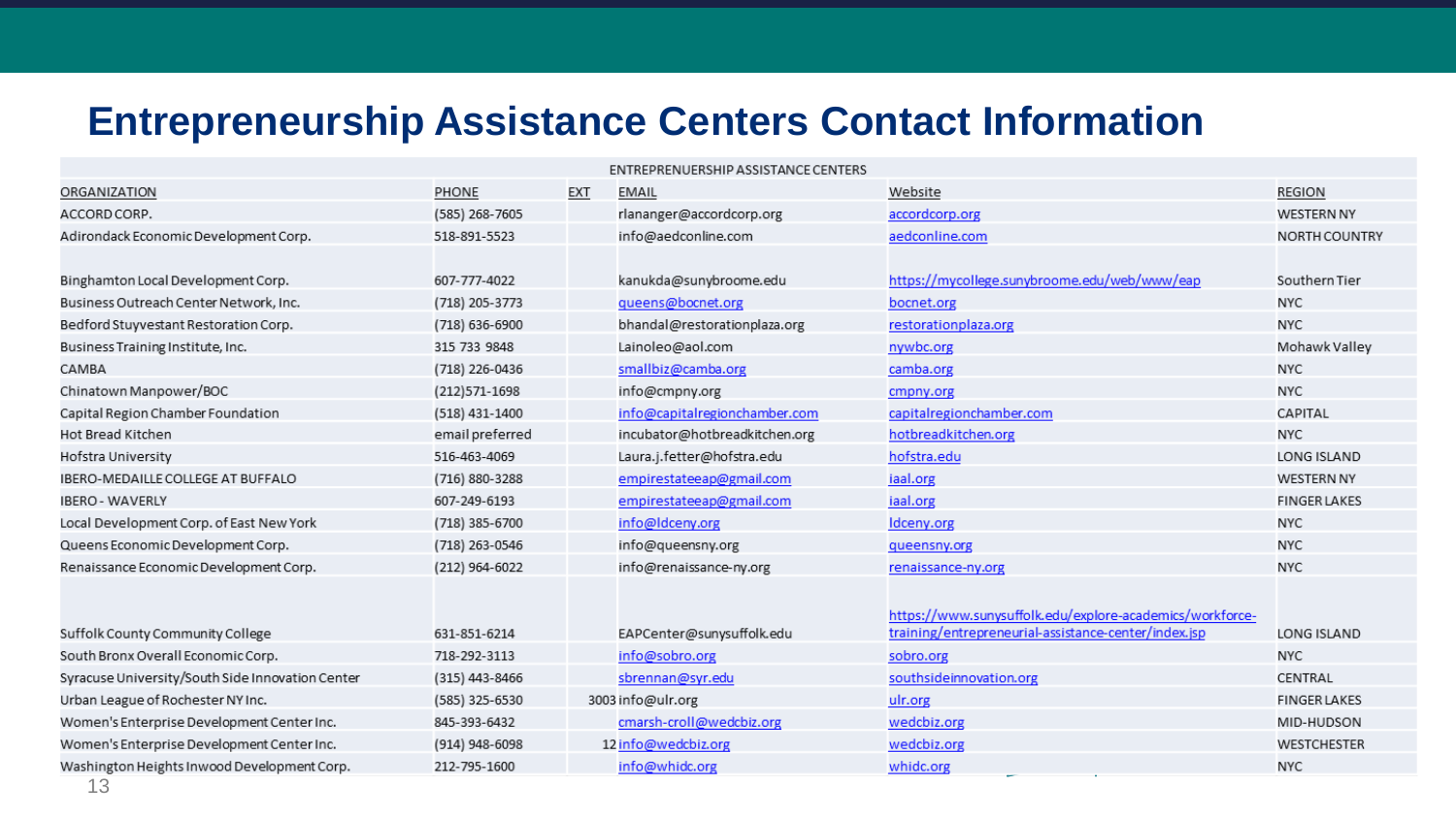### **The 3 Step Disaster Loan Process**

| Step 1:<br>Apply for Loan                                                                                                                                                                                                                                                                                                                                                                                                                                      |                        | Step 2:<br>Loss Verified and Loan Processing<br><b>Decision Made</b>                                                                                                                                                                                                                                                                                                                                                                                                                                                                                                                                                                                                                                                                                          | Step 3:<br>Loan Closed and Funds Disbursed                                                                                                                                                                                                                                                                                                                                                                                                                                                                                                                                                                                                                                                                                                                                                  |
|----------------------------------------------------------------------------------------------------------------------------------------------------------------------------------------------------------------------------------------------------------------------------------------------------------------------------------------------------------------------------------------------------------------------------------------------------------------|------------------------|---------------------------------------------------------------------------------------------------------------------------------------------------------------------------------------------------------------------------------------------------------------------------------------------------------------------------------------------------------------------------------------------------------------------------------------------------------------------------------------------------------------------------------------------------------------------------------------------------------------------------------------------------------------------------------------------------------------------------------------------------------------|---------------------------------------------------------------------------------------------------------------------------------------------------------------------------------------------------------------------------------------------------------------------------------------------------------------------------------------------------------------------------------------------------------------------------------------------------------------------------------------------------------------------------------------------------------------------------------------------------------------------------------------------------------------------------------------------------------------------------------------------------------------------------------------------|
| Apply: 1) online; 2) in-person at a<br>disaster center; or 3) by mail.<br>Apply online at the SBA's<br>secure website:<br>https://disasterloan.sba.gov/ela.<br>As a small business, small agricultural<br>cooperative, small business engaged<br>in aquaculture, or private non-profit<br>organization you may borrow up to<br>\$2 million for Economic Injury.<br>As a small business, you may apply<br>for a maximum business loan (EIDL)<br>of \$2 million. | $\bullet$<br>$\bullet$ | SBA reviews your credit before<br>conducting an inspection to verify your<br>losses.<br>An SBA verifier will estimate the total<br>economic loss to your disaster damaged<br>business.<br>A loan officer will determine your<br>eligibility during processing, after<br>reviewing any insurance or other<br>recoveries. SBA can make a loan while<br>your insurance recovery is pending.<br>A loan officer works with you to provide<br>all the necessary information needed to<br>reach a loan determination. The goal is<br>to arrive at a decision on your<br>application within 2-3 weeks.<br>A loan officer will contact you to discuss<br>the loan recommendation and your next<br>steps. You will also be advised in writing<br>of all loan decisions. | SBA will prepare and send your Loan Closing<br>Documents to you for your signature.<br>Once they receive your signed Loan Closing<br>Documents, an initial disbursement will be<br>made to you within 5 days: (Economic injury-<br>(working capital): $$25,000$ )<br>A case manager will be assigned to work with<br>you to help you meet all loan conditions. They<br>will also schedule subsequent disbursements<br>until you receive the full loan amount.<br>Your loan may be adjusted after closing due to<br>your changing circumstances, such as<br>increasing the loan for unexpected costs or<br>reducing the loan due to additional insurance<br>proceeds.<br><b>NEW YORK</b><br><b>Division of Small Business</b><br><b>STATE OF</b><br>OPPORTUNITY.<br>& Technology Development |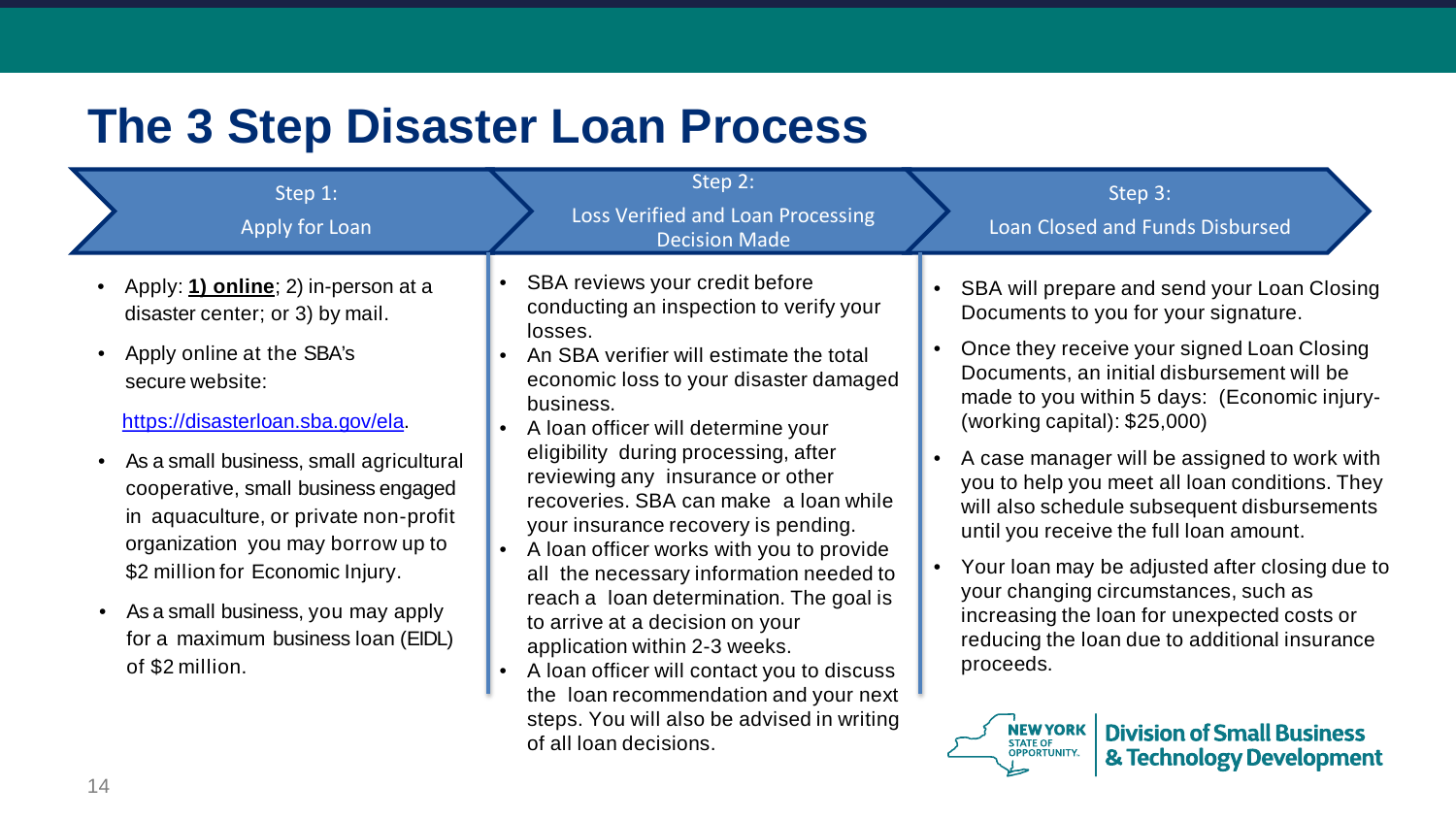#### **How are Working Capital Loans Different from Other SBA Loans?**

- SBA's Economic Injury Disaster Loan (EIDLs) **funds come directly from the U.S. Treasury**.
- **Applicants do not go through a bank to apply**. Instead apply directly to SBA's Disaster Assistance Program at: https://disasterloan.sba.gov
- **There is no cost to apply.**
- There is **no obligation to take the loan if offered**.
- The **maximum unsecured loan amount is \$25,000**.



• Applicants **can have an existing SBA Disaster Loan** and still qualify for an EIDL for this disaster, but the loans cannot be consolidated.